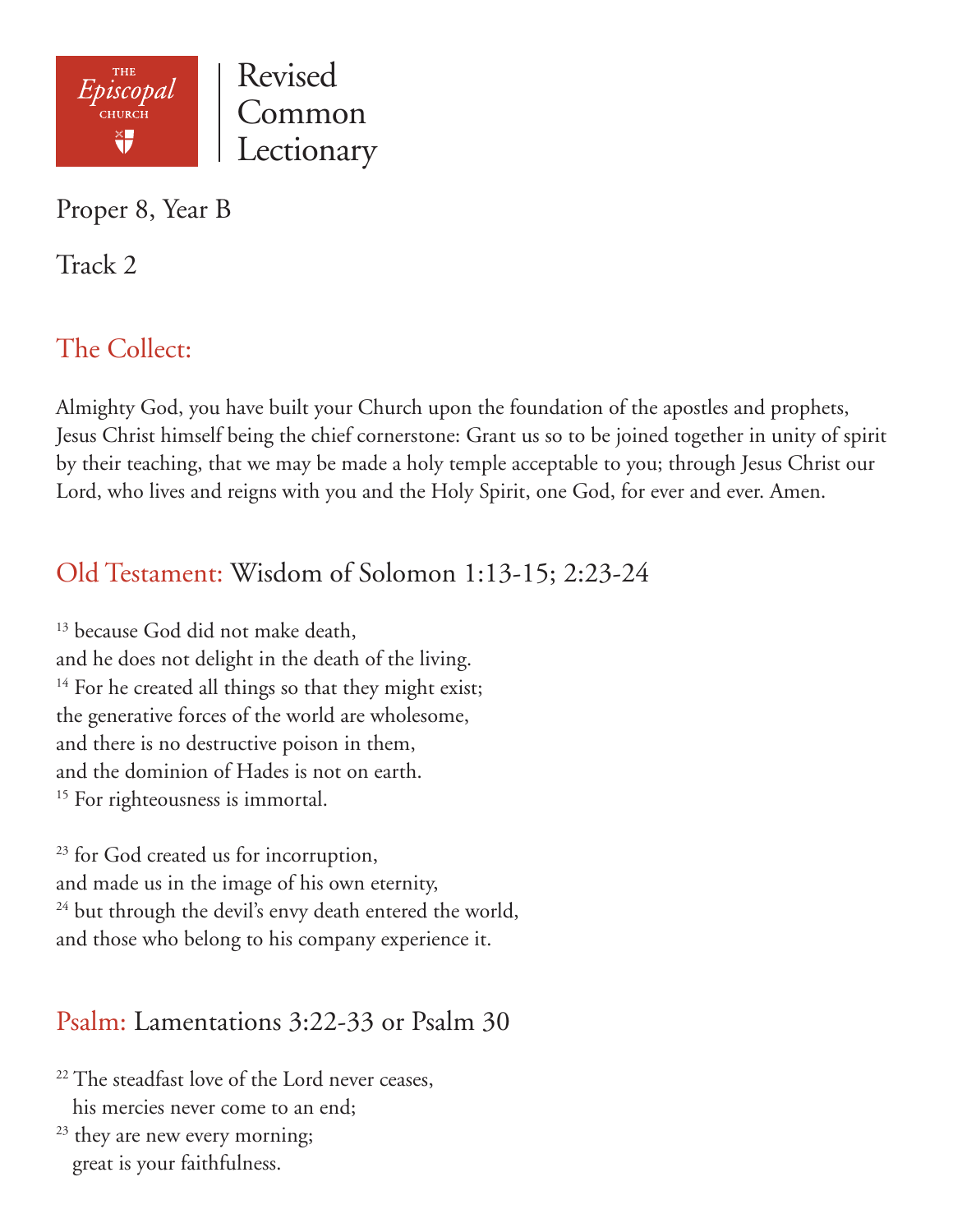- <sup>24</sup> 'The Lord is my portion,' says my soul, 'therefore I will hope in him.'
- <sup>25</sup> The Lord is good to those who wait for him, to the soul that seeks him.
- <sup>26</sup> It is good that one should wait quietly for the salvation of the Lord.
- <sup>27</sup> It is good for one to bear the yoke in youth,
- <sup>28</sup> to sit alone in silence when the Lord has imposed it,
- <sup>29</sup> to put one's mouth to the dust (there may yet be hope),
- <sup>30</sup> to give one's cheek to the smiter, and be filled with insults.
- <sup>31</sup> For the Lord will not reject for ever.
- <sup>32</sup> Although he causes grief, he will have compassion according to the abundance of his steadfast love;
- <sup>33</sup> for he does not willingly afflict or grieve anyone.

#### or

- <sup>1</sup> I will exalt you, O Lord, because you have lifted me up \* and have not let my enemies triumph over me. 2 O Lord my God, I cried out to you, \* and you restored me to health. <sup>3</sup> You brought me up, O Lord, from the dead; \* you restored my life as I was going down to the grave. <sup>4</sup> Sing to the Lord, you servants of his; \* give thanks for the remembrance of his holiness. 5 For his wrath endures but the twinkling of an eye, \* his favor for a lifetime.
- <sup>6</sup> Weeping may spend the night,  $*$ but joy comes in the morning.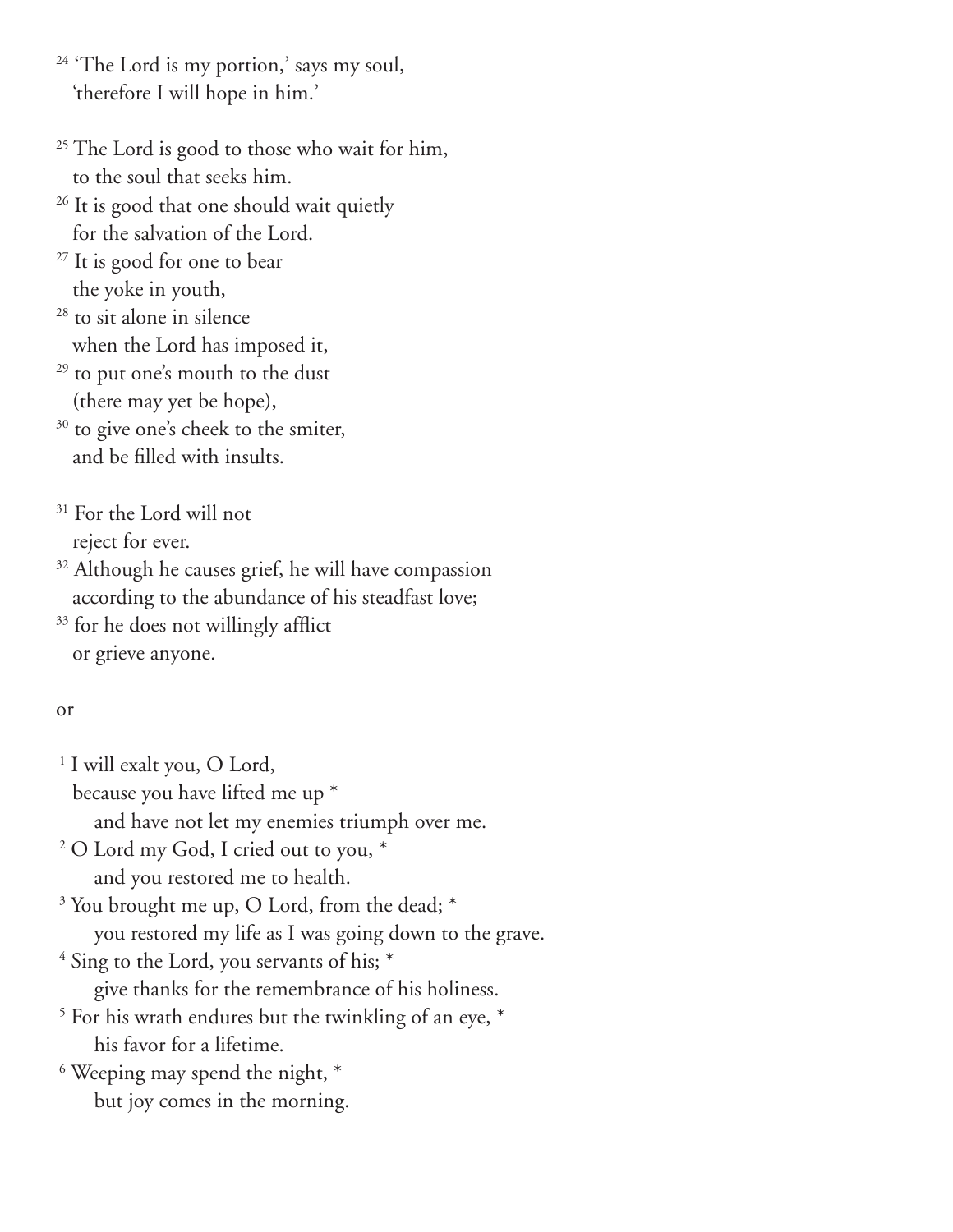7 While I felt secure, I said, "I shall never be disturbed. \* You, Lord, with your favor, made me as strong as the mountains." 8 Then you hid your face, \* and I was filled with fear. <sup>9</sup> I cried to you, O Lord; \* I pleaded with the Lord, saying, <sup>10</sup> "What profit is there in my blood, if I go down to the Pit? \* will the dust praise you or declare your faithfulness? <sup>11</sup> Hear, O Lord, and have mercy upon me; \* O Lord, be my helper."  $12$  You have turned my wailing into dancing;  $*$  you have put off my sack-cloth and clothed me with joy. <sup>13</sup> Therefore my heart sings to you without ceasing; \* O Lord my God, I will give you thanks for ever.

### Epistle: 2 Corinthians 8:7-15

7 Now as you excel in everything—in faith, in speech, in knowledge, in utmost eagerness, and in our love for you—so we want you to excel also in this generous undertaking. <sup>8</sup>I do not say this as a command, but I am testing the genuineness of your love against the earnestness of others. 9 For you know the generous act of our Lord Jesus Christ, that though he was rich, yet for your sakes he became poor, so that by his poverty you might become rich. 10And in this matter I am giving my advice: it is appropriate for you who began last year not only to do something but even to desire to do something— 11now finish doing it, so that your eagerness may be matched by completing it according to your means. 12For if the eagerness is there, the gift is acceptable according to what one has—not according to what one does not have. <sup>13</sup>I do not mean that there should be relief for others and pressure on you, but it is a question of a fair balance between <sup>14</sup>your present abundance and their need, so that their abundance may be for your need, in order that there may be a fair balance. <sup>15</sup>As it is written, "The one who had much did not have too much, and the one who had little did not have too little."

## Gospel: Mark 5:21-43

<sup>21</sup> When Jesus had crossed again in the boat to the other side, a great crowd gathered around him; and he was by the sea. 22Then one of the leaders of the synagogue named Jairus came and, when he